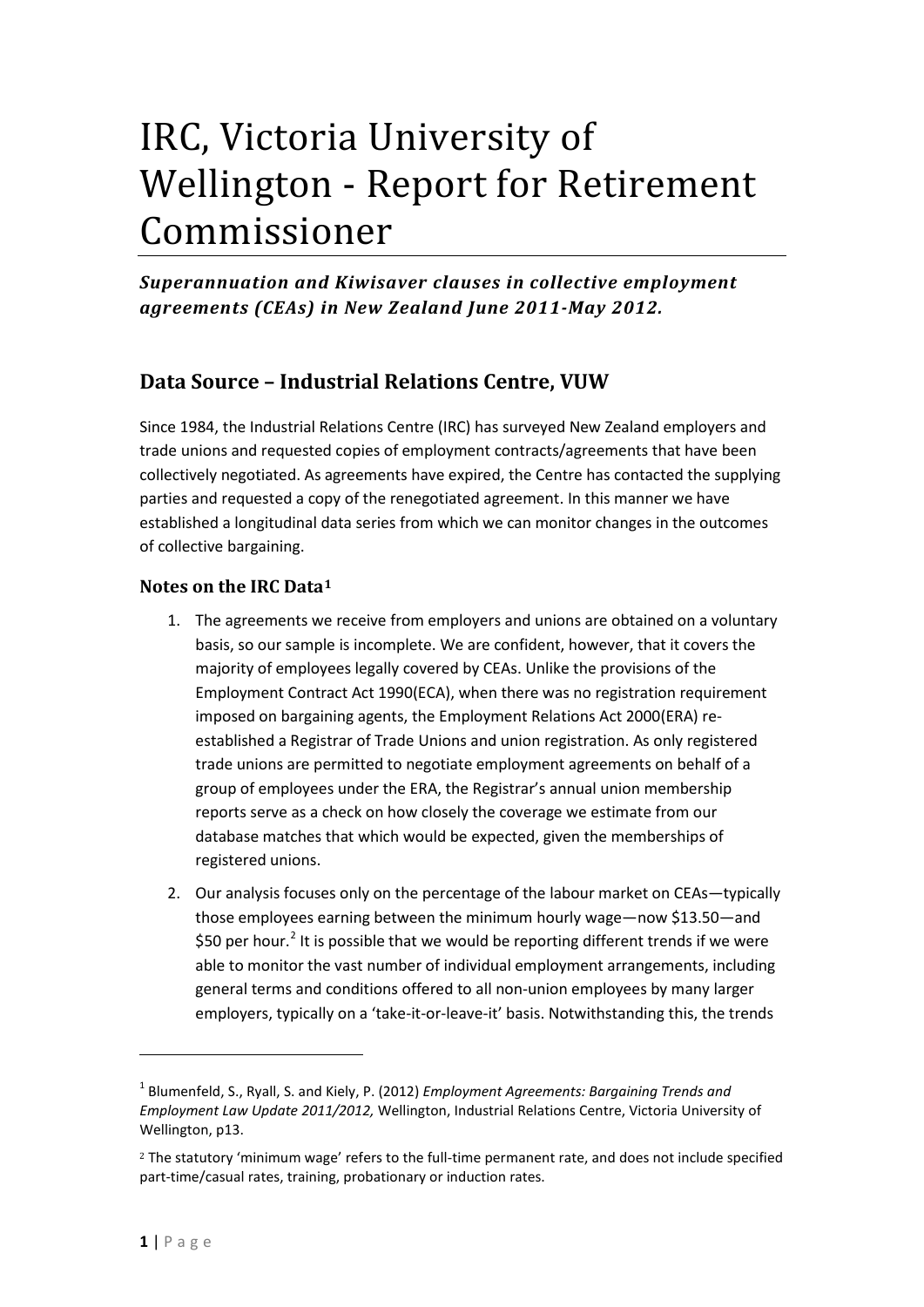we report are very representative of CEAs and of individual agreements in the \$13.50-to-\$50-per-hour range, because of the impact of collective bargaining 'reach' or influence.

- 3. The 'reach' or influence of CEAs on individual arrangements varies depending on a number of factors. For instance, high union density in a workplace or industry makes it more likely that the provisions of a negotiated CEA will extend to similar employees who are not unionised. Also, where there are skill shortages, the 'union rate' is likely to have a strong influence on the pay and conditions in a non-unionised workplace wanting to attract and keep staff.
- 4. We do not report on 'bargaining density', defined as the percentage share of wage and salary workers covered by a CEA, because we cannot confirm the accuracy of the coverage figures reported for agreements received and are unaware of other effective CEAs in any year.
- 5. We do believe, nevertheless, that we are able to account for the vast majority of those working under the terms and conditions of a CEA. One indication of the maximum extent of any downward bias in our collective bargaining coverage data involves comparing union density with collective bargaining 'density'. Since only union members can be covered under a CEA, union density—which is itself likely biased upward—should reflect the maximum possible coverage of CEAs extant in New Zealand in any year. Our sample represents 19.8% of the total wage and salary earners as per the QES, March 2012 quarter. Our measurement of union membership density as at Dec 31 2011 is 20.2%.
- 6. While the ratio of public-sector to private-sector coverage had been declining for a period in the mid-to-late 2000s, it is now the case that two-out-of-three employees covered by CEAs are found in the country's public sector. Given that employment in the public sector is considerably less than in the private sector, this points to a considerably greater proportion of public sector workers than private sector workers covered by CEAs. This public sector bias needs to be considered in interpretation of the data.

# **Superannuation Provisions**

As reported in our annual survey of collective employment agreements, *Employment Agreements: Bargaining Trends and Employment Law Update 2011/2012*

> "*The contractual provision of superannuation has increased since the introduction of Kiwisaver on 1 July 2007. In the year to June 2012, 60 percent of workers covered by CEAs had a provision dealing with superannuation. Only 1 percent of collectivised*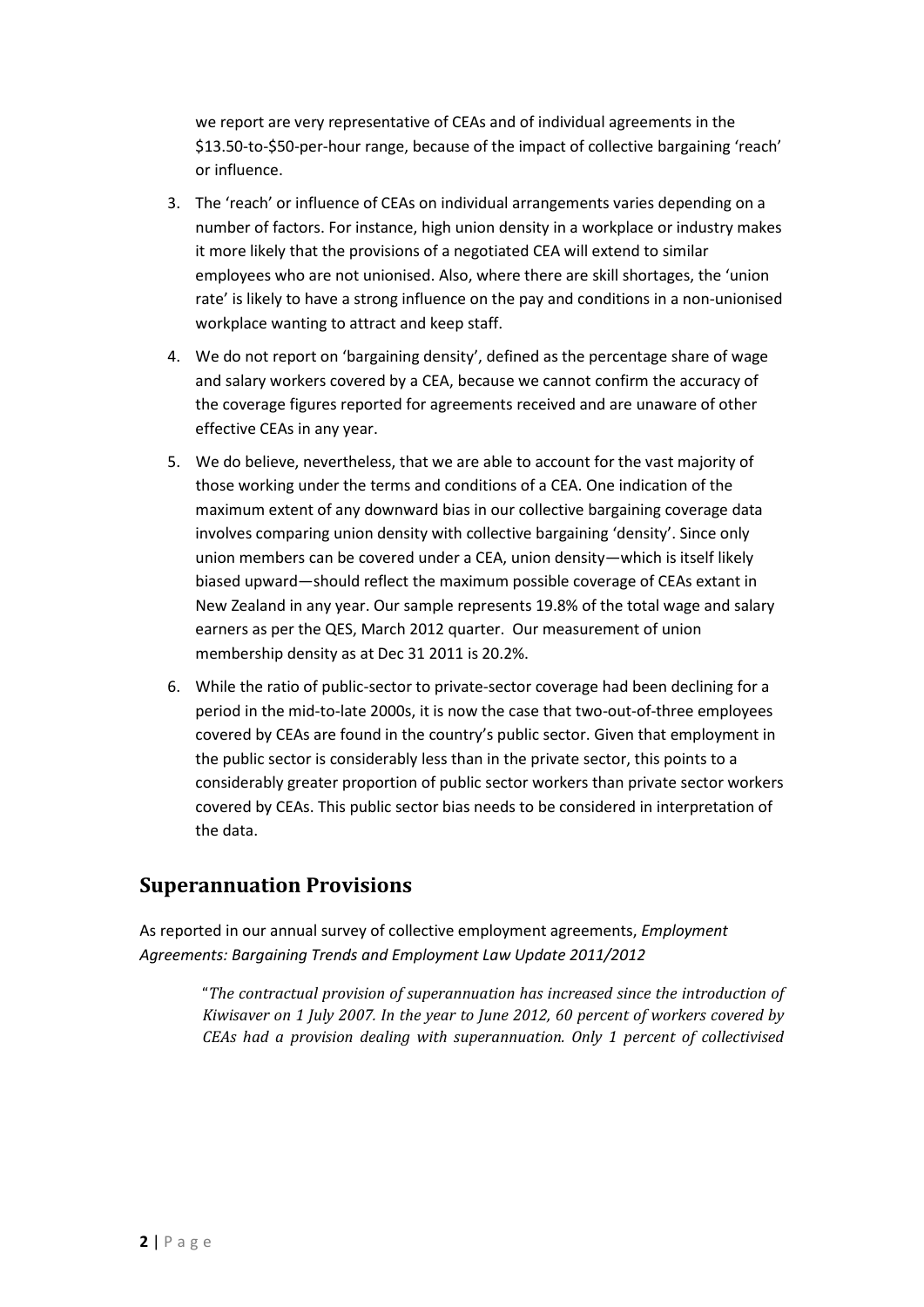*employees, however, have an entitlement to employer contributions above the 2 percent required under Kiwisaver."[3](#page-0-2)*

The provision of Kiwisaver and superannuation in the agreements surveyed is summarised in the following table published in the book:

|                      | No provision | Employer     | Yes / No | <b>KS Employer</b>   | Other          | Cov    |
|----------------------|--------------|--------------|----------|----------------------|----------------|--------|
|                      |              | contribution | details  | Contrib'n > Legisl'd |                |        |
|                      |              |              |          | min                  |                |        |
|                      | (%)          | $(\% )$      | $(\% )$  | (%)                  | (%)            | (000s) |
| All agreements       | 40           | 16           | 41       | 1                    | 2              | 308.9  |
|                      |              |              |          |                      |                |        |
| Private sector       | 62           | 7            | 26       | 3                    | 2              | 124.2  |
| Govt core            | 24           | 23           | 51       | 0                    | 2              | 166.7  |
| Govt - trading       | 7            | 10           | 78       | 2                    | 4              | 5.8    |
| Local govt - core    | 42           | 17           | 38       | 2                    | $\overline{2}$ | 9.4    |
| Local govt - trading | 41           | 37           | 13       | 9                    | 0              | 2.8    |

**Table 6.1: Superannuation provision by sector (2012) [4](#page-2-0)**

In 2012 we included new data in our coding of superannuation and Kiwisaver provision in CEAs. We began coding for clauses that provide that the employer contribution for Kiwisaver and/or other superannuation is included in the total remuneration package or the wages of the employees. It was our intention that we would begin to analyse this in our 2013 survey year. But, in order that we could provide this report, we have recoded the CEAs included in our 2012 survey year (1 June 2011-31 May 2012) that extend beyond 31 May 2011, the end of our 2012 survey year. The following table shows the revised distribution across sectors.

|                      | No<br>provision | Employer<br>contribution | Yes / No<br>details | KS<br>Employer | Employer<br>Contrib'n in | Other | Cov    |
|----------------------|-----------------|--------------------------|---------------------|----------------|--------------------------|-------|--------|
|                      |                 |                          |                     | Contrib'n $>$  | salary/w ag              |       |        |
|                      | (%)             | (%)                      | (%)                 | $(\% )$        | $(\% )$                  | (%)   | (000s) |
| All agreements       | 37              | 18                       | 43                  |                | $\Omega$                 | 1     | 261.6  |
|                      |                 |                          |                     |                |                          |       |        |
| Private sector       | 60              | 8                        | 29                  | 3              | $\Omega$                 | 0     | 101.0  |
| Govt core            | 21              | 25                       | 53                  | 0              | $\Omega$                 | 1     | 144.1  |
| Govt - trading       | 8               | 1                        | 85                  | 2              | 2                        | 2     | 5.2    |
| Local govt - core    | 37              | 17                       | 42                  | 2              |                          | 1     | 8.4    |
| Local govt - trading | 36              | 43                       | 11                  | 9              | $\mathcal{P}$            | 0     | 2.9    |

**Table 6.1(a): Superannuation provision by sector (2012) [5](#page-2-1)**

 $\overline{\phantom{a}}$ 

<span id="page-2-1"></span> $<sup>5</sup>$  Ibid, p89</sup>

<sup>3</sup> Blumenfeld, S., Ryall, S. and Kiely, P. (2012) *Employment Agreements: Bargaining Trends and Employment Law Update 2011/2012,* Wellington, Industrial Relations Centre, Victoria University of Wellington, p88.

<span id="page-2-0"></span> $<sup>4</sup>$  Ibid, p89</sup>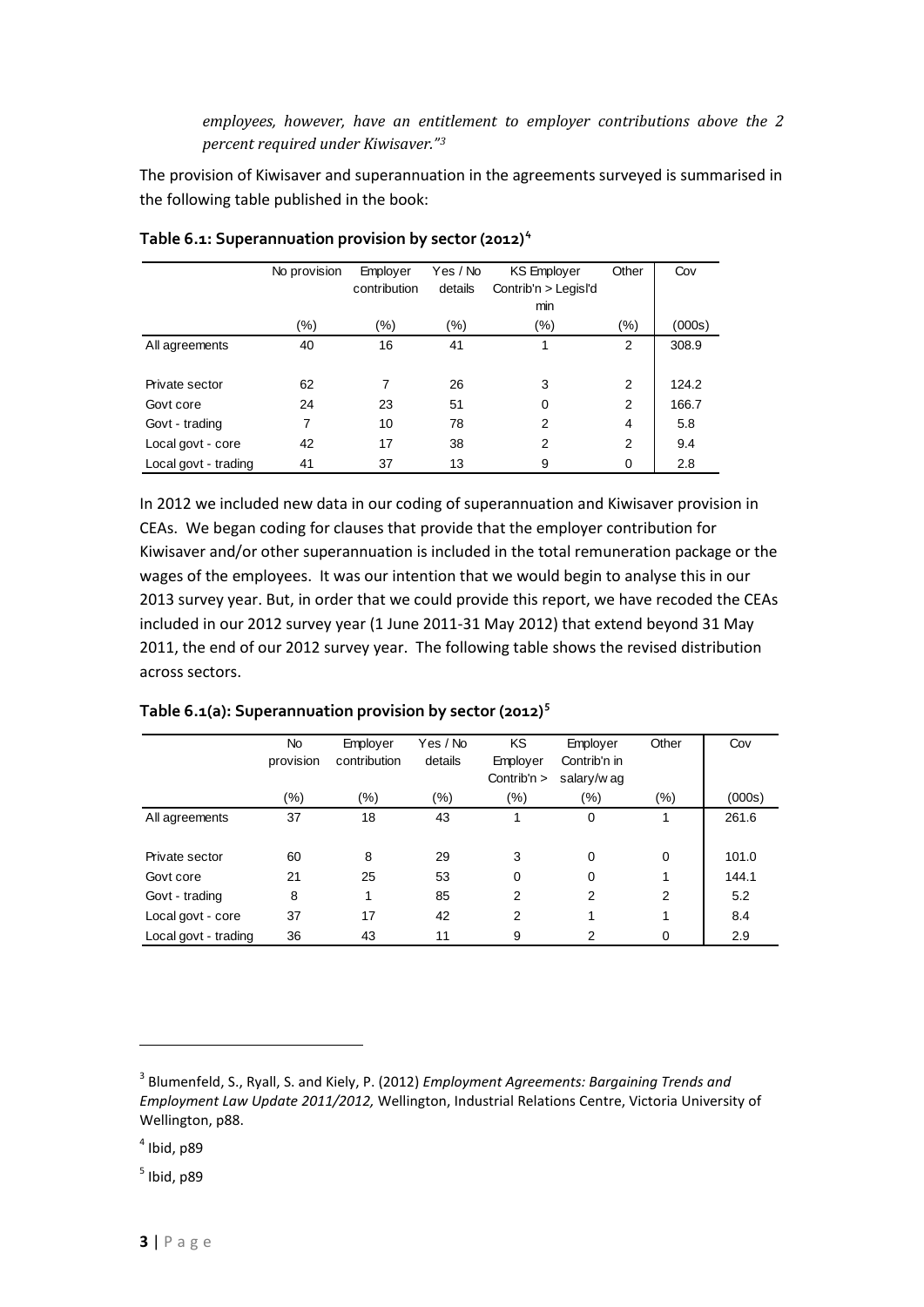*As is evident in this table, the proportion of employees who are covered under agreements that include the employer contribution for superannuation and/or Kiwisaver in the salary and wages is so small (less than one per cent) that it does not feature on the table. There are only 18 agreements that include such a clause and this represents only 1 percent of all the agreements in our sample.* 

Only 1 in 5 CEAs include detailed superannuation and/or Kiwisaver provision and only 1 percent of these include a contribution higher than the statutory employer contribution of two percent. Private sector CEA's are more likely to have no provision for any superannuation, including Kiwisaver, while more than half of employees covered under core Government CEAs have provision for superannuation but include no details on the contribution. This is likely related to the prevalence of clauses outlining provisions relating to the Government Superannuation Fund.

## **Superannuation Employer Contribution included in Salary and Wages**

We have taken a closer look at the CEAs that include this provision, with particular attention being paid to the wording of these clauses. We identify the sector and industry for the agreement as well as the coverage, the minimum and maximum pay rates in the agreement, the annualised increment, and the start and end dates of these agreements. Specific (written) clauses are attached in the appendix to this report. All identifiers for the organization and/or the union are removed to maintain confidentiality.

*It is important to note that the comparative data with whole sample must be considered in the light of the very small sample of agreements (18 out of 1445) that make up the group with this type of clause. The size of the sample means that a clear pattern of occurrence cannot be assumed and it is of interest only in that such clauses do exist.* 

## *Sector*

This clause was most common in the private sector agreements (50% of those containing the clause) but the proportion of private sector agreements in this group was much lower than that for the whole sample (78%). However, seven out of the eighteen agreements (39%) in this group were in the local government sector (both core and local government trading), a much higher proportion than were included in the full sample (9%).

## *Industry*

The agreements that included this approach to the Kiwisaver employer contribution were most commonly in the public service industries of public administration, education and health (33%) which was a similar proportion as for the total sample (31%). The other agreements were from a range of industries including manufacturing, transport and transport services, electricity and Gas Supply, and construction and construction services.

#### *Coverage*

A greater proportion of agreements in this group, ten out of the eighteen (56%), covered 20 or fewer employees, while for the whole sample of agreements, only 41 percent had this level of coverage.